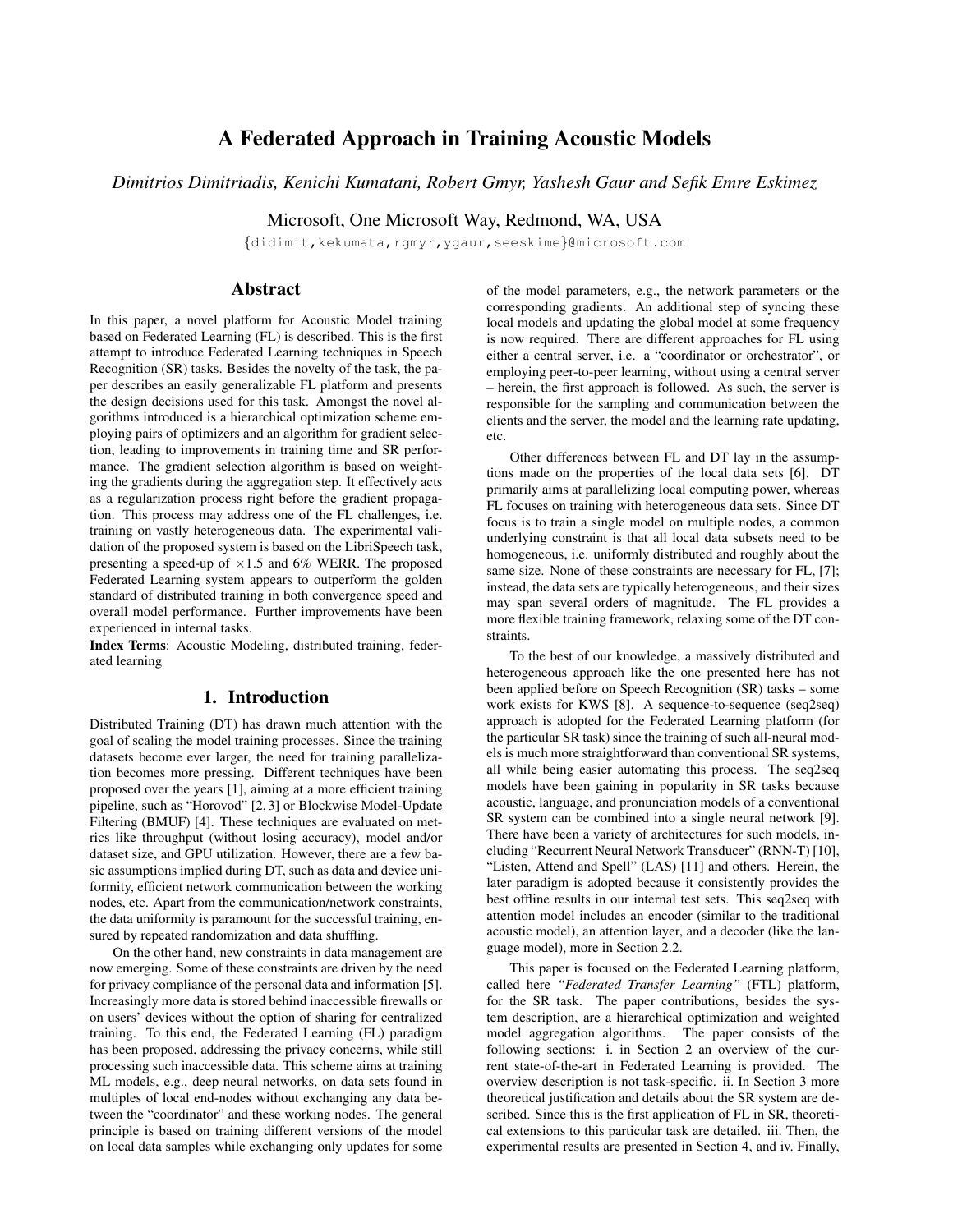discussion and conclusions can be found in Section 5.

# 2. Background

### 2.1. Federated Learning

Federated Learning related work, e.g., [7], is mostly focused on communication efficiency, better optimization [12], and privacy aspects. Algorithms for FL are designed to handle training data with characteristics [6], such as data parallelism across a large number of nodes *K*, data imbalance on some of the clients, and data sparseness of local training examples. Although we are not explicitly concerned with data sparsity in this work, it is possible the data found in each of the clients is skewed towards different distributions – especially in SR applications, and the proposed algorithms address such issues. The presented work herein is mostly focused on the optimization side of FL, addressing challenges, such as data diversity and optimization.

Training statistical models using traditional distributed learning algorithms on real application data  $\{x_i, y_i\}$ ,  $i = 1, \ldots, N$ requires the following steps: copy the data on a centralized storage location, shuffle, uniformly distribute and then, train the models with them, similarly to [6]. On the other hand, the FL approach follows a different paradigm, requiring minimal data transfers, while being privacy compliant. The training constraints are more relaxed since the available computing nodes can be diverse or even inaccessible for periods of time. The proposed algorithms do not require sweeping of the entire data set for training but rather sampling of the available nodes at every given iteration. Additionally, the constraint of labeled data can also be alleviated.

### 2.2. Attention-based Sequence-to-Sequence models (seq2seq)

Attention-based sequence-to-sequence models (seq2seq) yield state-of-the-art performances for the SR task [11]. A seq2seq model is composed of 3 sub-networks: encoder, decoder, and attention. Given speech input  $X = \{x_1, ..., x_T\}$ , the encoder first converts it into a sequence of high-level representations *H enc* . In these experiments, the encoder is a bLSTM [13] with Layer-Norm [14].

$$
H^{enc} = \{h_1^{enc}, \dots, h_T^{enc}\} = \text{Encoder}(X). \tag{1}
$$

The decoder acts as an acoustically-conditioned language model. For predicting a certain token  $y_n$ , the acoustic signal to be used for conditioning is summarized by the attention module. For every decoder time-step *n*, attention generates alignments  $\alpha_n$  over  $H^{enc}$ , and a corresponding context vector  $c_n$ . The attention layer is a location-aware attention, as in [15].

$$
c_n, \alpha_n = \text{LocationAwareAttention}(d_n, \alpha_{n-1}, H^{enc}) \tag{2}
$$

Here  $d_n$  is the decoder state vector at time  $n$ . The context vector,  $c_n$ , is leveraged by the decoder LSTM as below:

$$
d_n, h_n^{dec} = \text{Decoder}(y_{n-1}, c_{n-1}, h_{n-1}^{dec}),\tag{3}
$$

 $y_n = \text{DecoderOut}(c_n, d_n)$  (4)

where  $y_n$  the output model hypothesis. The Decoder is a multi-layer LSTM while DecoderOut consists of an affine transform with a Softmax output layer. The model is trained with cross entropy loss  $\mathscr{L}(\cdot)$  between

 $Y = \{y_1, y_2, ..., j_i\}$  and reference labels  $\mathbf{R} = \{r_1, ..., r_N, \langle eos\rangle\}$ 

$$
\mathcal{L}(\mathbf{Y}, \mathbf{R}) = -\sum_{n} y_n \log(r_n)
$$
 (5)

## 3. Proposed Approach

The developed FTL platform is a simulation of the FL training process, while ignoring both the communication and security/privacy aspects of the task. Although a seq2seq SR model [9] is used as an example, the findings and conclusions can be generalized to other tasks, as well .

#### 3.1. System Description

The proposed system, as in Figure 1, consists of a pool of *K* clients with a fixed dataset per client. Contrary to DT, the training data is neither uniform nor reshuffled after every epoch – the data segregation remains fixed throughout the task. For the FTL scenario, randomly sampled  $N \ll K$  clients are processed in every iteration *T*, and then returned to the pool, i.e. random sampling with replacement. Using just these *N* clients without loss in performance provides additional flexibility unique to the proposed FTL platform.

Once these *N* clients finish processing data, the updated models  $\tilde{w}_T$  are returned to the server for aggregation, and a global gradient is estimated. This gradient is used to update the global model  $w^{(s)}$  before the next iteration  $T + 1$ . Due to this sampling of clients, the sweeping of all data takes longer. However, theoretical justification<sup>1</sup>, and experimental results have shown that it is neither necessary for reaching an optimal point nor detrimental for the model performance.



Figure 1: *FTL Platform: Processing N clients per batch out of a pool of K clients.*

The FTL simulation platform allows the faithful simulation of the FL system while excluding aspects such as encryption. Due to the large size of our production-scale SR models, we allow the simulation platform to leverage multiple GPUs so that the training time remains reasonable, on the order of hours or days instead of weeks or months. At the same time, we required the platform to allow the simulation of an arbitrary number of clients on a fixed and typically much smaller number of GPUs. To address these requirements, the simulation is implemented as an MPI program with *P* processes [16], each of which has access to a dedicated GPU in a (potentially multi-node) GPU cluster. The process with rank 0 simulates the server while the remaining  $P-1$  processes are used as workers, simulating the model training process of the clients.

In each iteration, the server randomly samples  $N \ll K$ clients to participate in the training, as described above. The simulation platform executes the model training for these *N* clients by dispatching training tasks to the workers: Whenever

<sup>&</sup>lt;sup>1</sup>The expectation of the coverage percentage is given by  $E(Y) =$  $1 - ((N-1)/N)^k$ , where *N* is the population, and *k* is the number of iterations.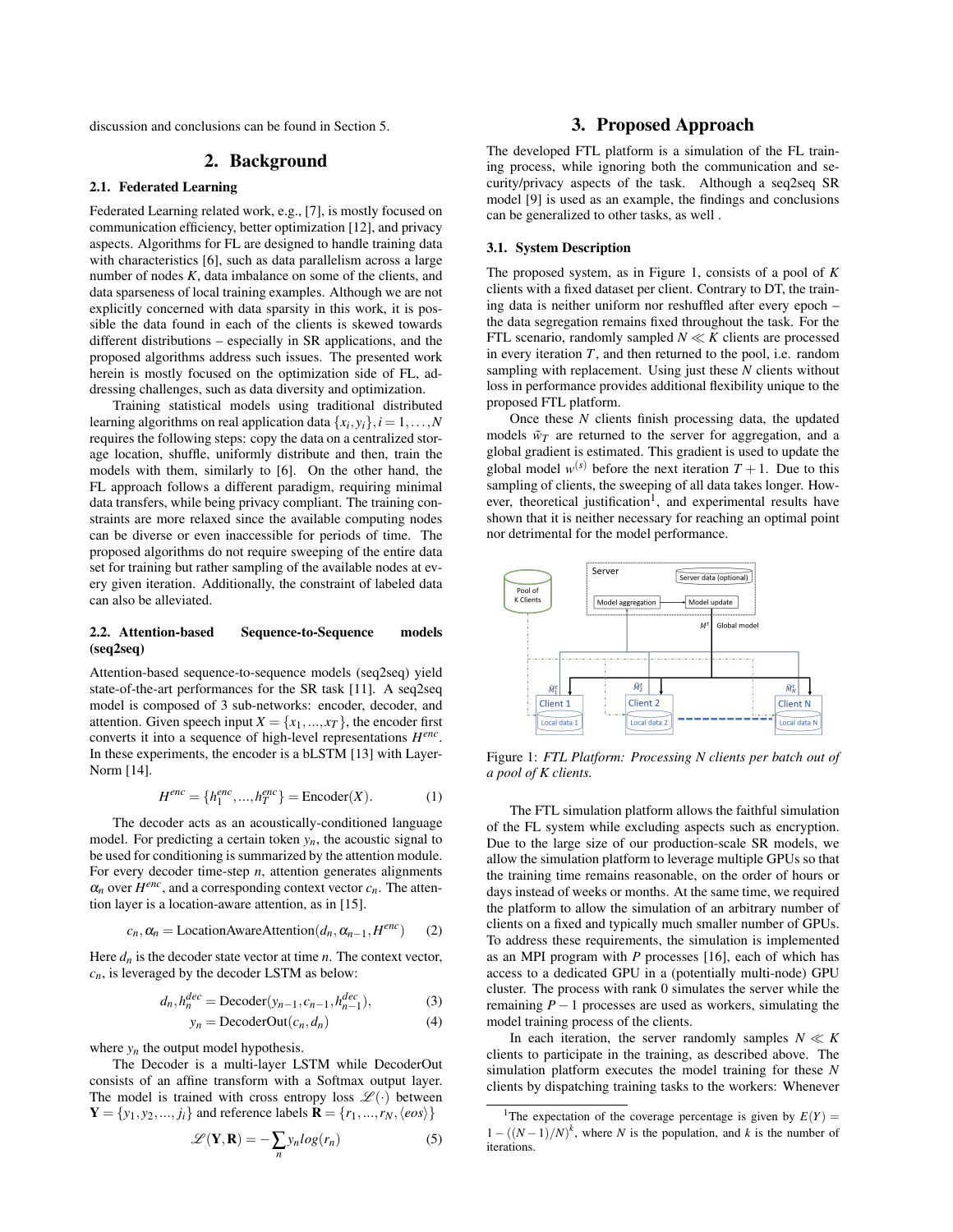there is an idle worker, the client training code and all necessary parameters (global model, learning rate, the identifier of client data set, etc.) are sent, simulating the training process of that specific client. The worker performs the computation for that client and sends the results (locally trained model, loss, etc.) back to the server process. Next, the server updates a dictionary with the available resources and the remaining clients to be processed. This simple scheduling process continues until all *N* clients have been processed. To preserve the memory on the server, we aggregate the client models in a streaming fashion as they are returned by the workers. As an example in the case of simple model averaging, the server aggregates all client models into a single copy of the model that is stored in GPU memory and then divides the model parameters by *N* to compute the average. Once the aggregated model has been computed, the server updates the global (seed) model and re-iterates.

#### 3.2. Hierarchical Optimization

Mini-batch optimization methods, extending classical stochastic methods to process multiple data points at a time, have emerged as a popular paradigm for FL [17]. Approaches like "Federated Averaging" (FedAvg) [6], a method based on averaging local stochastic gradient descent (SGD) updates, are proposed. FedAvg can generalize well while showing it can significantly improve performance in terms of speed-ups.

Herein, a hierarchical optimization process is proposed, further enhancing FedAvg. The training process is held on two tiers: first, on the client-side using a "local" optimizer, and then on the server with a "global" optimizer after aggregating the client gradient estimates. This two-level optimization approach combines the merits of FedAvg with additional speed-ups due to the second optimizer. Further, aggregating the gradient estimates is shown beneficial due to the inclusion of more data per iteration. The proposed algorithm appears to converge faster than Horovod, after data volume normalization<sup>2</sup>. Additionally, it offers more flexibility and enhanced optimization capabilities due to the fact that various combinations/pairs of optimizers can be used for the client/server setups.

In more detail, the  $j<sup>th</sup>$  client update runs  $t$  iterations with  $t \in [0, t_j]$ , locally updating the seed model with (6) (herein, without loss of generality showing for the SDG optimizer) with a learning rate of  $\eta_j$ ,

$$
w_{t+1}^{(j)} = w_t^{(j)} - \eta_j \nabla w_t^{(j)}
$$
 (6)

where  $w^{(j)}$  the local model in  $j^{th}$  client.

The  $j<sup>th</sup>$  client returns a smooth approximation of the local gradient  $\tilde{g}_T^{(j)}$  (after these  $t_J$  iterations) as the difference between the latest updated model with the previous global model  $w_{T-1}^{(s)}$ 

$$
\tilde{g}_T^{(j)} = w_T^{(j)} - w_{T-1}^{(s)}
$$
\n(7)

The distributed training process is synchronous for these *N* clients. The gradients  $\tilde{g}^{(j)}$  are estimated in time steps *T* (or equally when all clients have processed their data after  $t_j$  iterations). Note that estimating the gradients  $g_T$  is difficult and memory intensive. Herein a difference approximation  $\tilde{g}_T^{(j)}$  is used instead.

After all the gradient samples are weighted and aggregated accordingly, Section 3.3, the global model  $w_T^{(s)}$  is updated as

in (8) (herein also using SGD),

$$
w_T^{(s)} = w_{T-1}^{(s)} - \eta_s \sum_j \alpha_T^{(j)} \tilde{g}_T^{(j)}
$$
(8)

where  $\alpha_T^{(j)}$  are the weights for the aggregation step, as below.

The process described above is a simple form of "online training" [18]. While updating, the seed model can be drifted away from the original task. In order to ensure compatibility with previous tasks without increasing the network capacity, we propose an additional training iteration over held-out data on the server side (9), after the model aggregation and update step. This way, the model can be "steered" back in a direction matching the held-out data. A "gentle" update of the model can avoid diverging too much from the task of interest. This is particularly useful for the case of imbalanced and/or vastly heterogeneous data. (*s*)

$$
w_{\tilde{t}+1}^{(s)} = w_{\tilde{t}}^{(s)} - \eta_w \nabla w_{\tilde{t}} \tag{9}
$$

The convergence speed for the hierarchical optimization scheme is improved by a factor of  $\times 1.5$ , without any impact on performance. Also, the communication overhead is significantly lower since the models are transferred twice per client and iteration (instead of transmitting the model gradients after every mini-batch, as in [19]).

#### 3.3. Weighted Model Averaging

When dealing with heterogeneous data, there are a few challenges for the aggregation step, (8). First, not all clients contain data that are represented by the model; consequently, the corresponding training loss is expected significantly higher. In such cases, the model moves to a direction that is mostly different from the rest of the models. Also, the quality of a particular data partition (local client data) might be different, leading to noisier gradients. Either way, these gradients should be processed differently than the rest. The proposed solution here is to use weights during the aggregation step, i.e. of the local gradients  $\tilde{g}_T^{(j)}$ , in (7). This approach is to use the training losses as weighting coefficients. Although weighted aggregation does not significantly affect the overall WER performance (at least on the LibriSpeech task, where data is more homogeneous), it makes the training convergence significantly faster. The weighting process can be seen as a type of regularization de-emphasizing gradient directions, where the models diverge too much. Thus, the back-propagation updates are based on the less noisy mini-batch gradients.

This "deterministic" approach utilizes the negative training loss coefficients  $\mathscr{L}$ , in Eq. (5), as weights  $\alpha_t^{(j)}$ , after passing them through a  $Softmax(\cdot)$  layer,  $\alpha_t^{(j)}$  =  $\exp(\mathscr{L}_t^{(j)})/\sum_i \exp(-\mathscr{L}_t^{(i)})$ . Higher values for  $\mathscr{L}^{(j)}$  coefficients can be seen as an indication of batches that are not well represented by the model. Possible sources of such loss values are either data of bad quality, e.g., noisy data, or data distributions further apart from the model. Either way, the resulting model (after the training step) will have been "moved" more, further apart from the rest of the models; thus, the aggregation will be noisier. Batches<sup>3</sup> where the training losses are of similar magnitude would be expected to move the model in a similar direction; thus, the aggregation process will be better aligned. Such alignment of the aggregated gradients is also beneficial for

 $2$ The comparison between Horovod and the proposed algorithm are with similar amounts of data processed.

 $3$ We interchangeably use 'batch' and 'client' in this analysis – each client can be seen as a large batch of data, while FL training.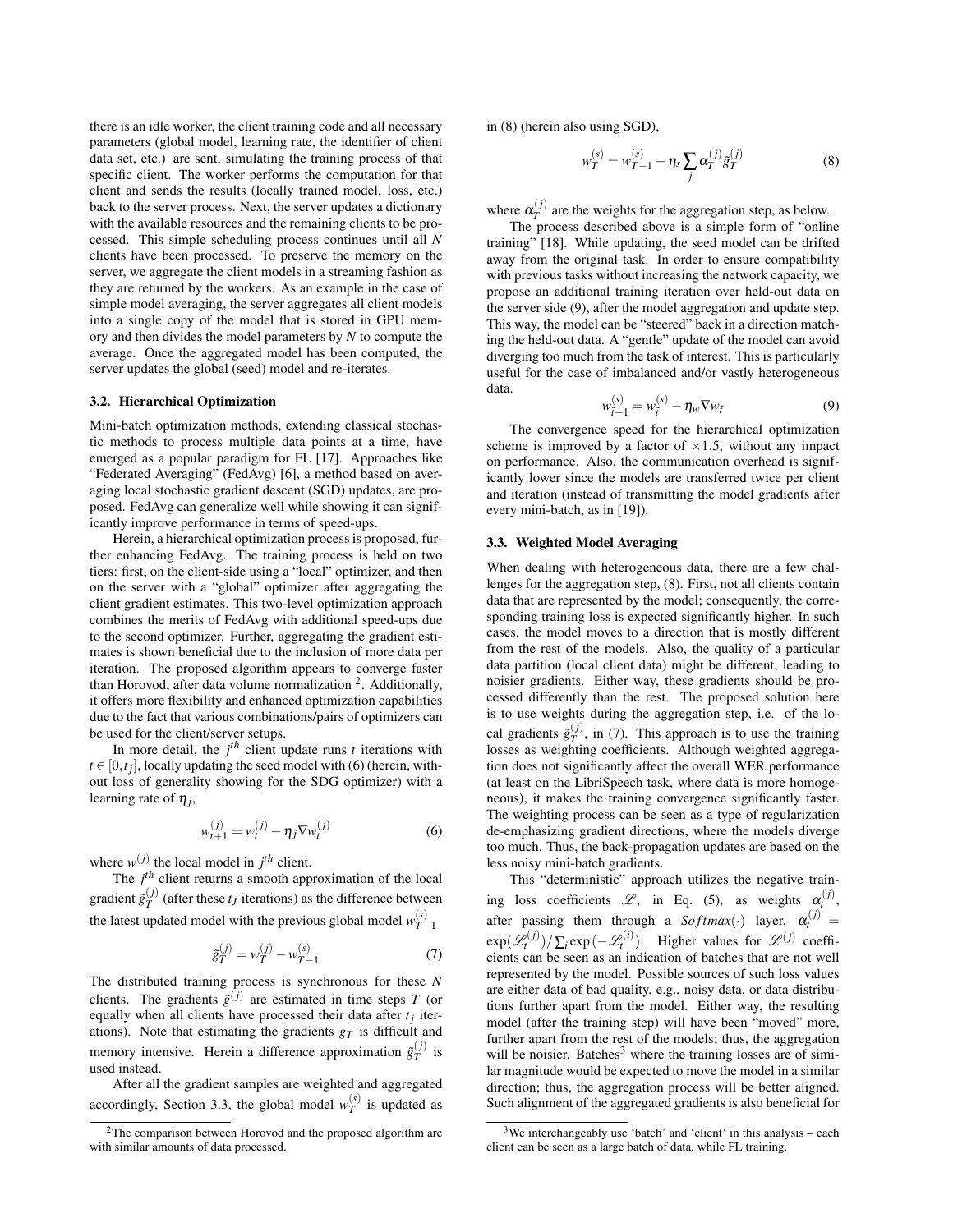the convergence speed, as shown in the experimental part. Since the Softmax layer considers all the available training steps, it deemphasizes those with larger values of the corresponding losses.

## 4. Experiments and Results

The LibriSpeech task [20] (LS task)is used as the experimental testbed. The dataset contains about 1*k* hours of speech from 2.5*k* speakers reading books. In this experiment, a 6-layer bLSTM, with dropouts, is used for the encoder, 2 layers of uni-directional LSTM are used for the decoder, and finally, a conventional location-aware content-based attention layer with a single head is used. The input features are 80-dim log mel filter-bank energies, extracted every 10 *msec*. 3 frames of features are stacked and applied on the encoder, 16*k* subwords based on a unigram language model are used as the recognition unit. Initially, a state-of-the-art seq2seq model is trained using Horovod on the entire training set of 920*h*. The performance of this model provides the lower bound of the WER since all the data is used in a centralized manner.

For the FL-related experiments, the training is split into two parts of 460h each, with no overlapping speakers. The first part is used to train a seed model, without ever using this data again. Then, the 2nd part of the dataset is used to simulate online training, under the FL conditions. We will follow two different directions for the FL training process: first, the training set is split into 7 distinct parts without reshuffling the data again (contrary to Horovod or other DT approaches). The splits are random, with no overlapping speakers across them. The second direction is to split according to the remaining 1100 speakers. Each one, either 7 or 1.1k, of the partitions is assigned to a client node. In the FTL framework, the clients are unaware of the rest of them – only the server knows which the clients are used, randomly sampling which of them will be aggregated. The number of sampled clients *N* in our experiments varied from 25 to 400, higher *N* being better but with minor fluctuations in overall performance. Based on the compromise between communication overheads and memory usage, we henceforth set  $N = 100$ .

The weighting approach for  $\alpha_T^j$  is based on the training loss, herein noted as *So ftmax*-weighting.

| LibriSpeech Clean Task |                                    |            |
|------------------------|------------------------------------|------------|
| Training Scenario      |                                    | WER $(\%)$ |
| Centralized            | SotA (lower bound)                 | 4.00%      |
|                        | training on 1st $50\%$ of LS(seed) | $5.66\%$   |
|                        | online training on 2nd 50% of LS   | 4.61%      |
| FTL.                   | FL-based Single Optimizer          | 4.55%      |
|                        | Hier. Optim. (7 clients)           | 4.51%      |
|                        | Hier. Optim. (1.1k clients)        | 4.45%      |
|                        | + Softmax Weighting                | 4.41%      |

Table 1: *System evaluation on the LibriSpeech clean test set, training an offline seq2seq with attention model.*

The first 3 rows in Table 1 are with centralized training (Horovod), with the lower bound in performance coming from the model trained on the entire dataset. The 4% WER for this model appears inline with the literature. The 2nd model ("online training" row) is based on the seed model initially trained on the 1st half of the data till convergence. The model is online trained with the 2nd half of data. In both steps, Horovod is used.

Different strategies for model aggregation were investigated, such as FedAVg, i.e. "single optimizer" row in the Table, or hierarchical optimization using optimizers such as Adam, LAMB, LAR, and SGD. Combinations of the server/client optimizers were also investigated. The differences in performance for these combinations of optimizers were rather limited, and for the sake of space, are not listed here. However, a state-less optimizer on the client-side is adopted as the standard, because the initial model is changing after each iteration<sup>4</sup> and therefore, keeping the state of the previous iteration/model as part of the local optimizer did not make sense. The combination used for all the experiments is Adam/SGD for the server/client.

The next experiment was to transition to a per-speaker partitioning of the data, i.e. creating 1100 partitions and an equal number of clients. As mentioned above, 100 clients per iteration are sampled out of the pool of 1100, processed and finally aggregated. The transition from a homogeneous data split, such as the case of 7 partitions, to a more heterogeneous per-speaker partition lightly improved the performance of the model. This can be explained by the additional diversity provided when aggregating such client models. However, due to this diversity, the convergence during training required additional iterations.

The proposed weighted aggregation addresses this issue by de-emphasizing the gradients from batches (or equally clients) poorly modeled. Although the overall performance was not impacted (particularly in the case of the LS task), the overall convergence speed was improved by a factor of around  $\times 1.5$ . Approximately 650 iterations are required for the case of unweighted aggregation versus only 440 for the Softmax-based weighted average. The variations in performance between different approaches are limited; however, the task is quite homogeneous. Further improvements in other in-house tasks, e.g., adaptation on presentation sessions, have been realized, as well.

### 5. Discussion and Future Work

Herein, a novel Federated Learning platform for Speech Recognition tasks is presented. This is the first of its kind as far as the authors know. Herein, Federated Learning approaches for other tasks were investigated and compared with the proposed ones. Although the discussion about the platform is focused on the task in hand, this platform can be easily generalized to other tasks. Currently, we are working on other classification tasks using the FTL platform, employing other modalities.

In addition to those approaches, we are presenting novel algorithms addressing challenges unique to the Speech Recognition scenario. This novel approach of weighting the gradients between mini-batches allows for enhanced convergence speedups and improved model performance. The proposed gradient aggregation scheme acts as a regularizer de-emphasizing batches where the data are not well modeled. Herein, a weighted gradient aggregation algorithm is described enabling  $\times$ 1.5 speed-up and 6% WERR on LibriSpeech task.

# 6. Acknowledgements

We would like to thank Masaki Itagaki, Michael Zeng, Xuedong Huang, Veljko Miljanic and Frank Seide for their project support and technical discussions. Special mention to Ray Zhou, Lei Ma and team for building the FTL SDK including encryption and the other FL features.

<sup>4</sup>As discussed in Section 3, the server aggregates the client models and updates the seed (server) model. Then, this model is re-iterated to the clients.